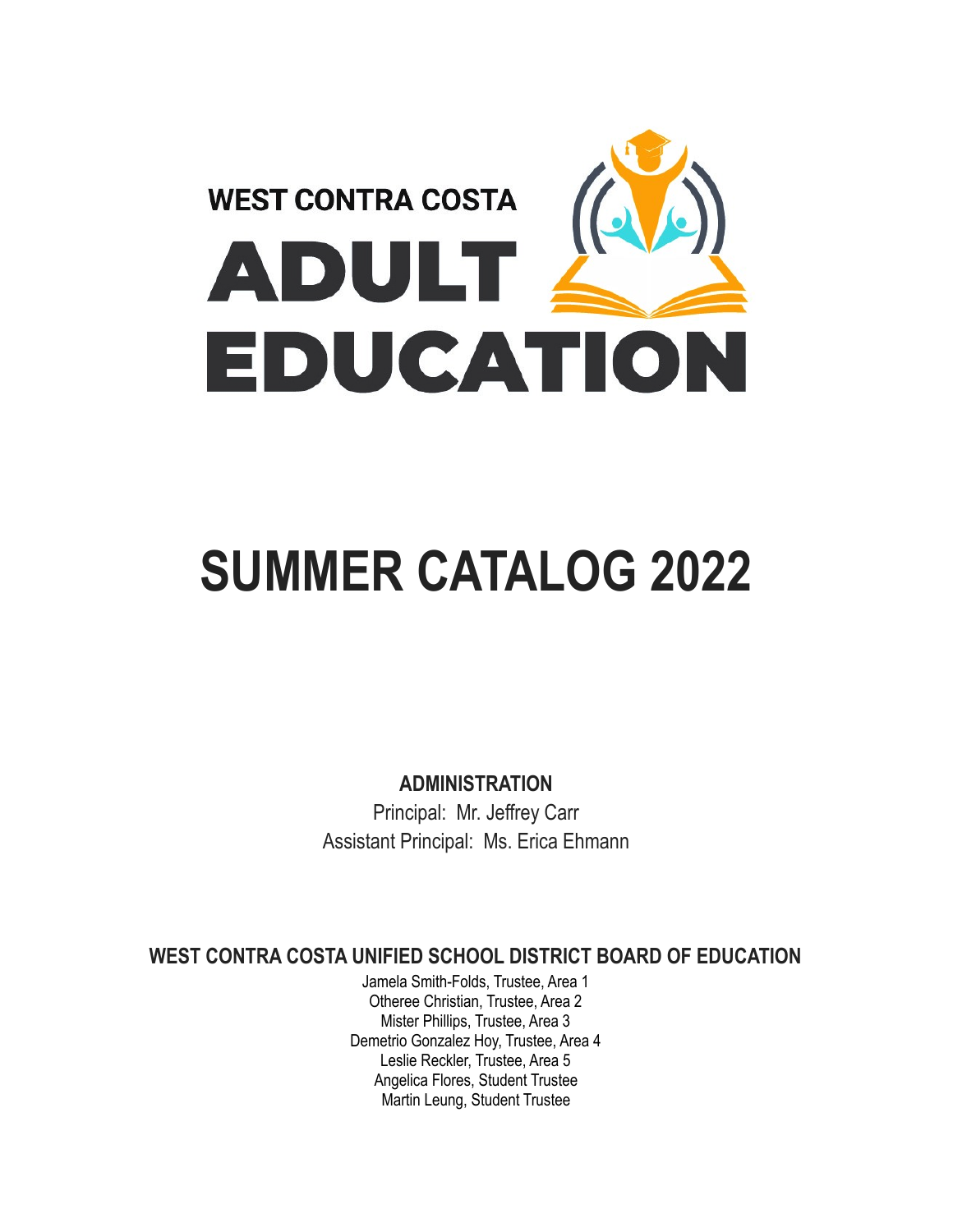#### **REGISTER ON-LINE:**

Go to wccadulteducation.com and click on any register online link. Credit or debit card required.

#### **REGISTER IN PERSON:**

Alvarado Campus, 5625 Sutter Ave., Richmond. Check, Credit and Debit cards accepted. Forms are available in the office.

#### ALL REGISTRATION IS DONE AT ALVARADO CAMPUS

**TO REGISTER BY MAIL:** Complete the registration form located at the end of this document or find the form at wccadulteducation.com

Mail the completed form with check or money order payable to: WCCAE Alvarado Campus, 5625 Sutter Ave., Richmond, CA 94804. (To receive a confirmation of enrollment, please include a self-addressed stamped envelope or your email address.)

NOTE: If you are registering for our High School Diploma, GED, Adult Basic Education classes or our English as a Second Language classes, there are additional steps for registration. See course listing for details.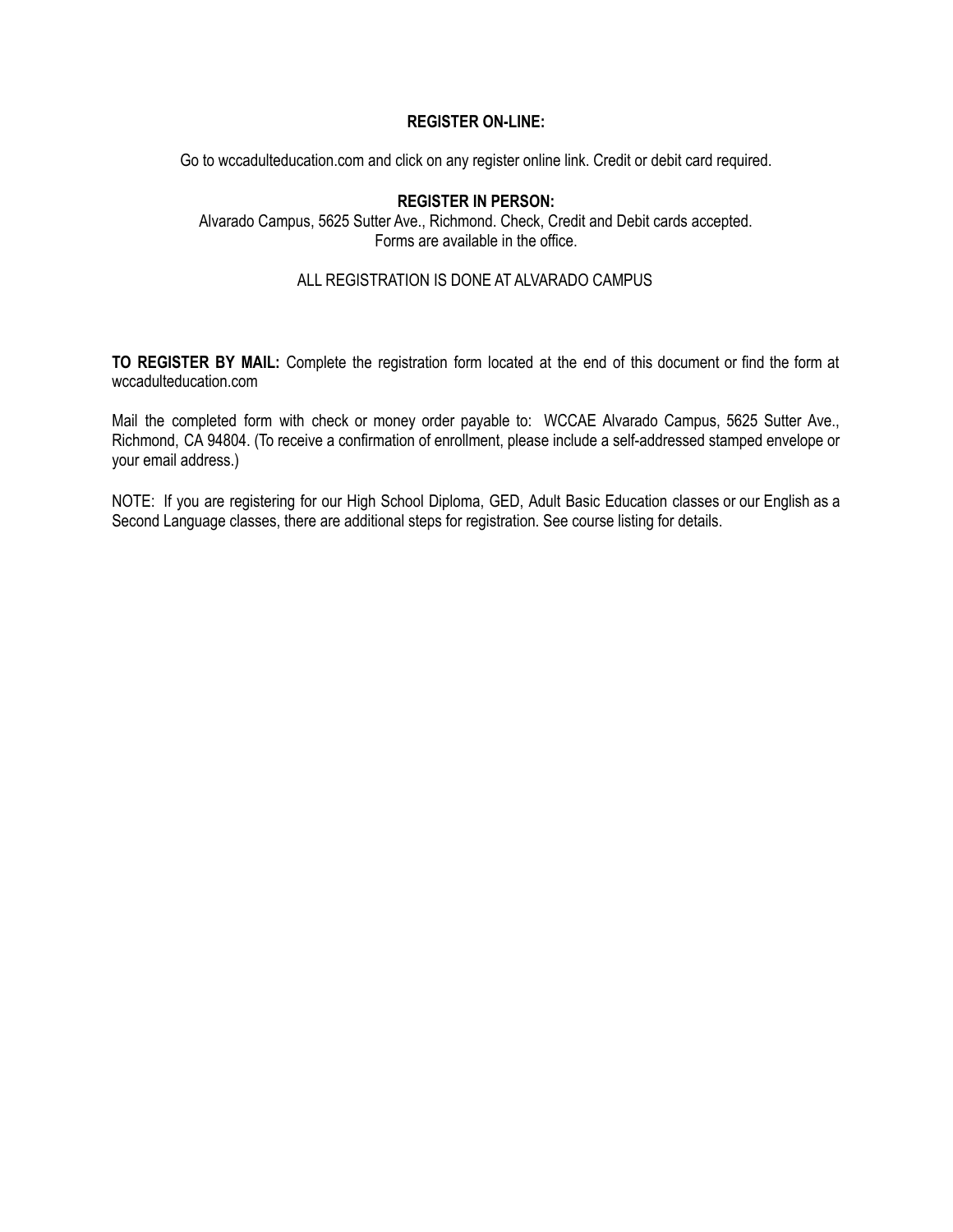## **2022-2023 CALENDAR** REGISTRATION IS NOW OPEN!

#### **SUMMER**

July 5 - Tuesday First Day of Summer High School Diploma and ESL Classes First Day of Summer Fee-Based Classes

July 28 - Thursday Last Day of Summer High School Diploma Classes August 4 - Thursday Last Day of ESL Classes August 8 - Monday Last Day of of Summer Fee-Based Classes

#### **FALL**

September 6 - Tuesday First Day of ESL/GED/HSD classes First Day of Fall Fee-Based Classes

#### **ADULT EDUCATION OFFICE**

ALVARADO CAMPUS MAIN OFFICE LOCATION 5625 Sutter Ave. Richmond, CA 94804 [adulted@wccusd.net](mailto:adulted@wccusd.net)

Live Phone or Voice Mail Service 510-231-1453, Press "0" to access office staff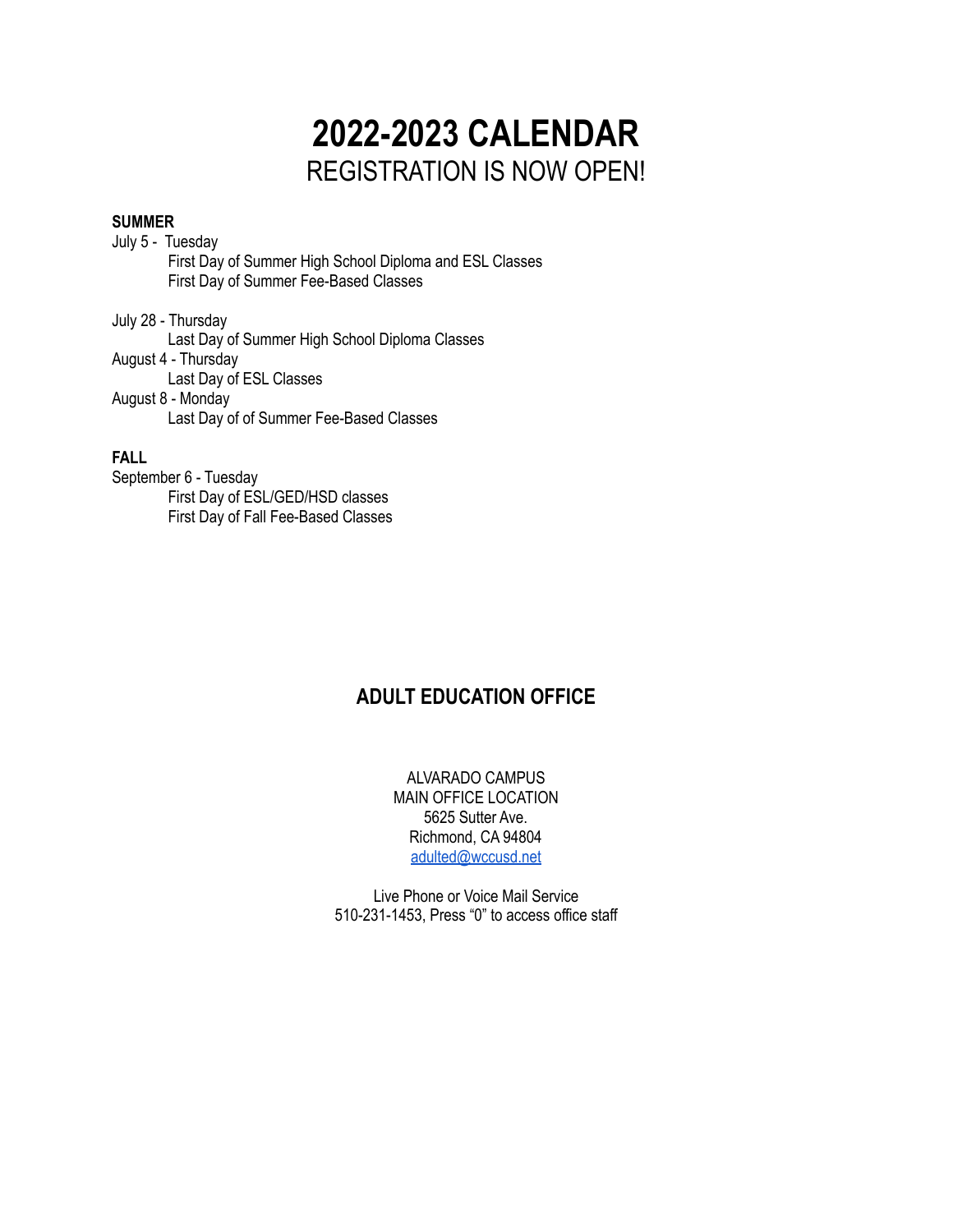### **GENERAL INFORMATION**

**ADMISSIONS/ELIGIBILITY:** Classes are open to all adult students 18 years of age or older, regardless of residency or citizenship.

**CHILDREN:** Children under 18 years old are not permitted in any Adult Education class.

**CLASS CANCELLATION POLICY**: Students must attend the first class session in order to establish the class. Fees are based on a minimum number of students. Classes may be canceled, hours reduced, or fees increased if we do not have the minimum number of students enrolled for all daytime and evening classes.

**REFUND POLICY**: All requests for refunds must be in writing (email accepted). Class fees will NOT be refunded for any reason if the written request is less than two (2) business days BEFORE the start of class. Refund requests incur a \$25 service charge per class. If a class is cancelled by WCCAE for any reason, a full refund will be made automatically. No refunds are provided for books.

**UNIFORM COMPLAINT PROCEDURES/SEXUAL HARASSMENT POLICIES**: WCCUSD recognizes its responsibility to ensure compliance with state and federal laws and regulations governing educational programs and activities. In accordance with state guidelines, WCCUSD has adopted Uniform Complaint Procedures. The District prohibits any form of sexual harassment. Copies of these policies are available from our office.

**NON-DISCRIMINATION POLICY**: West Contra Costa Adult Education does not discriminate on the basis of race, color, national origin, religion, gender or handicap in any of its policies, procedure or practices.

**PRIVACY STATEMENT:** West Contra Costa Adult Education is committed to maintaining the privacy of your personal information needed for registration and for student program records. We strictly adhere to the California Department of Education Privacy Policy, (Government Code §1105.5) in our on-site and on-line registration procedures and management of student records.

**ORDERING TRANSCRIPTS:** All requests for transcripts must include the following information:

♦ Last Name ♦First Name ♦Date of Birth ♦Street Address ♦City-State-Zip Code ♦Telephone number ♦Any other names used while enrolled ♦ Last school attended ♦ Graduation status. The transcript request form is available on our website <https://www.wccadulteducation.com/transcripts>

There is a \$5.00 charge per transcript which must be paid at time of request. There is a 2-3 day processing time. Mail your request to: WCCAE - Alvarado Campus, 5625 Sutter Ave., Richmond 94804, along with a check or money order payable to : West Contra Costa Adult Education. You may also email your completed request form to adulted@wccusd.net.

GED records are now maintained in a national database and not at the local level. To request your High **School Equivalency transcripts (formerly known as the GED), please contact [https://ged.com/life\\_after\\_ged/](https://ged.com/life_after_ged/) or call Customer Service at 1-916-0800.**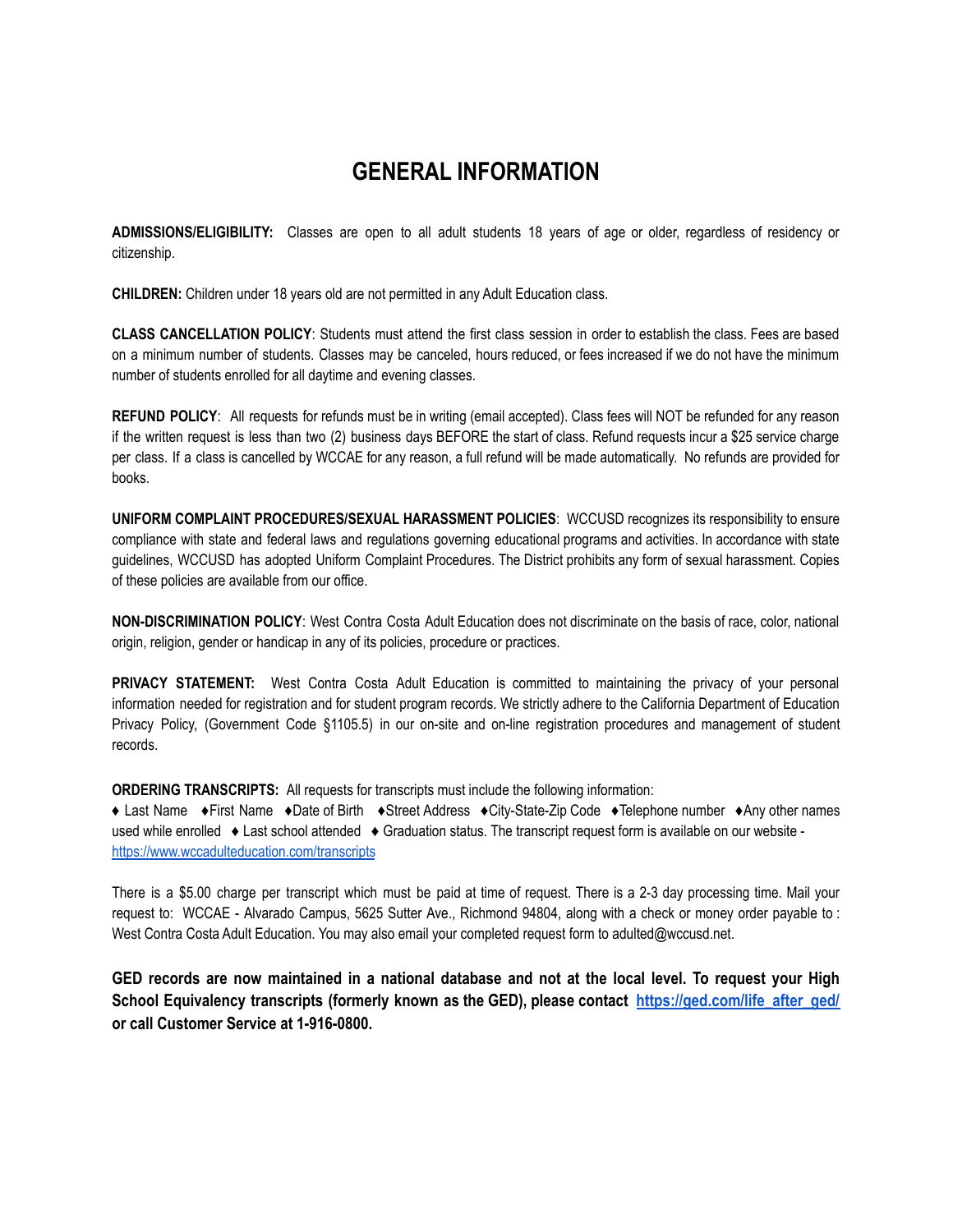### **SUMMER 2022**

## **TABLE OF CONTENTS**

### **COMMUNITY INTEREST**

| <b>Arts &amp; Culinary</b>                                                           |
|--------------------------------------------------------------------------------------|
|                                                                                      |
| Dance, Exercise & Fitness                                                            |
|                                                                                      |
|                                                                                      |
|                                                                                      |
|                                                                                      |
| <b>World Languages</b>                                                               |
| Deaf Interpreter - Summer Sign Language 3 - Review & Maintenance                     |
|                                                                                      |
|                                                                                      |
|                                                                                      |
|                                                                                      |
|                                                                                      |
|                                                                                      |
|                                                                                      |
|                                                                                      |
|                                                                                      |
|                                                                                      |
|                                                                                      |
|                                                                                      |
|                                                                                      |
| 55+ Classes                                                                          |
|                                                                                      |
| <b>Job Skills Training</b>                                                           |
| <b>Computer Classes</b>                                                              |
|                                                                                      |
| <b>Medical</b>                                                                       |
|                                                                                      |
|                                                                                      |
| <b>Trades</b>                                                                        |
| H.V.A.C. I & H.V.A.C. II (Heating, Ventilation and Air Conditioning) plus Externship |
| <b>Adult Secondary Education:</b>                                                    |
|                                                                                      |
|                                                                                      |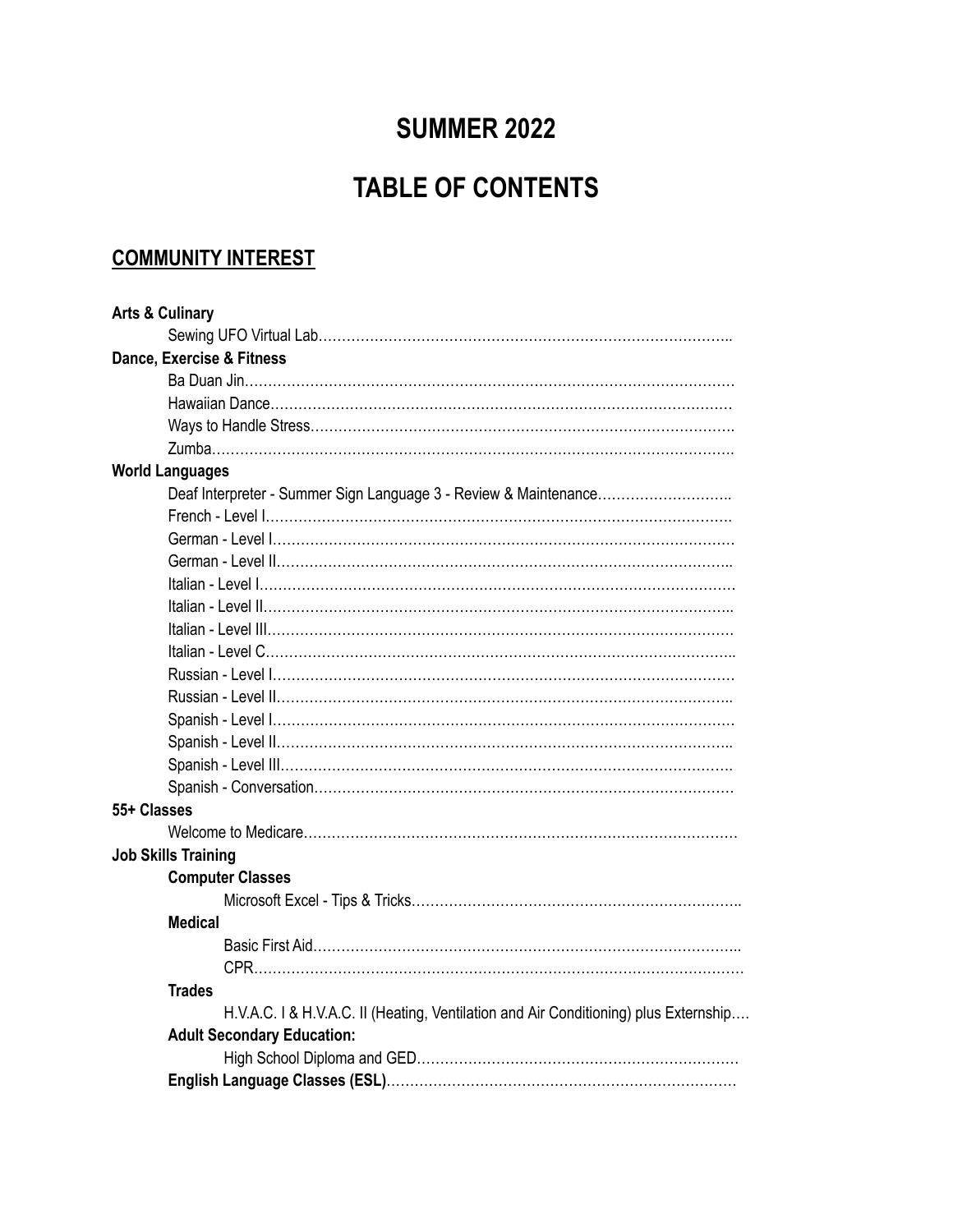## **ARTS AND CULINARY**

#### **SEWING UFO VIRTUAL LAB**

Enrollment limited to 6 students. LIVE Teacher-led support and guidance to complete your half-made creative sewing projects. (UFO's or Unfinished Objects). Have the backing of other sewists to motivate and inspire you. **PLEASE NOTE: This class is not designed for beginners.**

| <b>Course Code</b> | ושועוווור ששמו עם ושירות וששמע בשור שו ששמוש שוווו ש<br>Instructor | Room   | Fee  | Start/End    | <b>Meetings</b> | Day(s)     | Time          |
|--------------------|--------------------------------------------------------------------|--------|------|--------------|-----------------|------------|---------------|
| 60102.00           | ∟ang                                                               | Online | \$33 | $7/11 - 8/1$ |                 | <b>MON</b> | 7:00pm-8:15pm |

## **DANCE, EXERCISE AND FITNESS**

#### **BA DUAN JIN**

Ba Duan Jin, or the Eight Brocades, is an easy form of Qigong to learn. The combination of movement and breath has been practiced for over 2,000 years and is the beginning form taught at the Shaolin Temple in China. Anyone can do this form, even doing it from a chair if needed. Sitting meditation will also be part of the class, as well as a brief set of warm up movements.

| <b>Course Code</b> | <b>Instructor</b> | <b>Room</b> | Fee  | Start/End | <b>Meetings</b> | Day(s)     | Time            |
|--------------------|-------------------|-------------|------|-----------|-----------------|------------|-----------------|
| 70115.00           | Miner             | Я<br>- C    | \$30 | 7/11-7/25 |                 | <b>MON</b> | 10:00am-11:30am |

#### **HAWAIIAN DANCE**

Hawaiians call their dance Hula. There are two categories of Hawaiian dance, Kahiko & Auwana. This class covers only the Auwana that interprets songs through dance. This class starts with a stretch warm up followed by the hula basics exercise. Choreography will be slowly introduced to students. Questions by students are always welcome. Lyrics and songs will be emailed to students.

| Course Code | <b>Instructor</b> | Room   | Fee  | <b>Start/End</b> | <b>Meetings</b> | Day(s)     | Time          |
|-------------|-------------------|--------|------|------------------|-----------------|------------|---------------|
| 04275.00    | Hall              | Online | \$27 | 7/8-7/29         |                 | <b>FRI</b> | 6:00pm-7:00pm |

#### **WAYS TO HANDLE STRESS**

This course will present an overview of stress, and provide varying ways to reduce stress by using the mind to reduce stress on the body and using the body to quiet the mind. Students will acquire a variety of techniques, including visualization, autogenic breathing, reframing, and the five finger exercise; moreover, students will gain knowledge in theories of relaxation and measurable scales of stress.

| <b>Course Code</b> | Instructor | Room               | Fee  | <b>Start/End</b> | <b>Meetings</b> | Day(s) | Time            |
|--------------------|------------|--------------------|------|------------------|-----------------|--------|-----------------|
| 70113.00           | Miner      | $\circ$<br>$\circ$ | \$30 | 7/12-7/26        |                 | TUE    | 10:00am-11:30am |

#### **ZUMBA**

Zumba combines Latin and International music with a fun and effective workout system. Come and join the party and get a great workout!

| <b>Course Code</b> | Instructor | Room       | Fee  | Start/End | <b>Meetings</b> | Day(s) | Time           |
|--------------------|------------|------------|------|-----------|-----------------|--------|----------------|
| 02130.00           | Cerritos   | <b>MPR</b> | \$27 | 7/6-7/27  |                 | WED    | 9:00am-10:00am |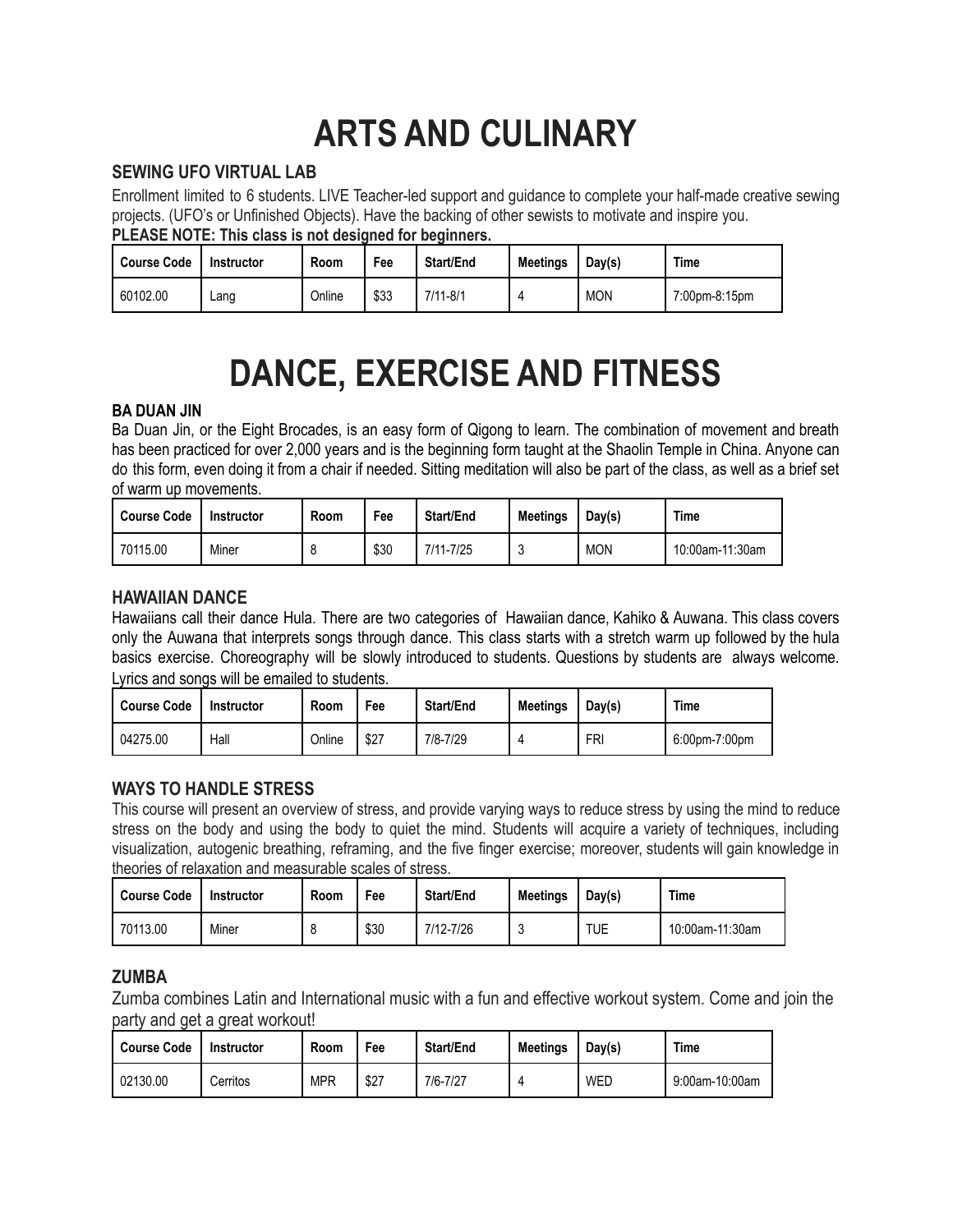## **WORLD LANGUAGES**

**LEVEL I** — Learn conversation and more for those starting from scratch. You will also learn the alphabet of the target language. There's a special emphasis for the alphabets of Arabic and Russian, since they are different from the English alphabet. The alphabets of Arabic & Russian are emphasized for reading skills.

**LEVEL II —** Learn conversation and more for those who want to add to basic knowledge. You will learn all parts of speech including verb conjugations, for a complete understanding of the target language. The language is taught with all its parts of speech for a complete understanding including verb conjugations like the imperfect, the preterite and the imperative, direct and indirect object pronouns, possessive adjectives and pronouns, reflexive verbs and more!

**LEVEL III —** For students ready to write and speak at the conversational level. The class is conducted for the most part in the target language. You will learn all verb tenses including the subjunctive, the imperative and compound tenses. This level will allow you to fully enjoy reading, writing, understanding and speaking your new language with ease and confidence

**LEVEL C** - Complete beginner's conversational course. A prerequisite is LEVEL 1 OR some previous knowledge of the language. For first time students, it is recommended to take Level I before taking this Level 1C.

#### **DEAF INTERPRETER - SUMMER SIGN LANGUAGE 3 - REVIEW & MAINTENANCE**

| <b>Course Code</b> | Instructor | Room   | Fee  | Start/End   | <b>Meetings</b> | Day(s) | Time          |
|--------------------|------------|--------|------|-------------|-----------------|--------|---------------|
| 06143.00           | Berry      | Online | \$50 | $7/6 - 8/3$ | v               | WED    | 7:00pm-8:30pm |

#### **FRENCH - LEVEL III**

| <b>Course Code</b> | <b>Instructor</b> | Room | Fee  | Start/End   | <b>Meetings</b> | Day(s)     | Time          |
|--------------------|-------------------|------|------|-------------|-----------------|------------|---------------|
| 20117.00           | Bandar            |      | \$95 | $7/5 - 8/2$ | ັ               | <b>TUE</b> | 4:30pm-5:30pm |

#### **GERMAN - LEVEL I**

| <b>Course Code</b> | Instructor | Room   | Fee  | <b>Start/End</b> | <b>Meetings</b> | Day(s) | Time          |
|--------------------|------------|--------|------|------------------|-----------------|--------|---------------|
| 20120.00           | Bandar     | Online | \$95 | $7/6 - 8/3$      | ັ               | WEL    | 6:00pm-7:00pm |

#### **GERMAN - LEVEL II**

| Course Code | Instructor | Room   | Fee  | <b>Start/End</b> | <b>Meetings</b> | Day(s) | <b>Time</b>   |
|-------------|------------|--------|------|------------------|-----------------|--------|---------------|
| 20125.00    | Bandar     | Online | \$95 | $7/6 - 8/3$      | w               | WED    | 4:45pm-5:45pm |

#### **ITALIAN - LEVEL I**

| 'Course Code | Instructor | Room | Fee  | Start/End | <b>Meetings</b> | Day(s)     | <b>Time</b>   |
|--------------|------------|------|------|-----------|-----------------|------------|---------------|
| 20130.00     | Bandar     |      | \$95 | 7/11-8/8  | ч               | <b>MON</b> | 1:00pm-2:00pm |

#### **ITALIAN - LEVEL II**

| Course Code | <b>Instructor</b> | Room | Fee  | <b>Start/End</b> | <b>Meetings</b> | Day(s)     | Time          |
|-------------|-------------------|------|------|------------------|-----------------|------------|---------------|
| 20135.00    | Bandar            | u    | \$95 | $7/11 - 8/8$     |                 | <b>MON</b> | 2:15pm-3:15pm |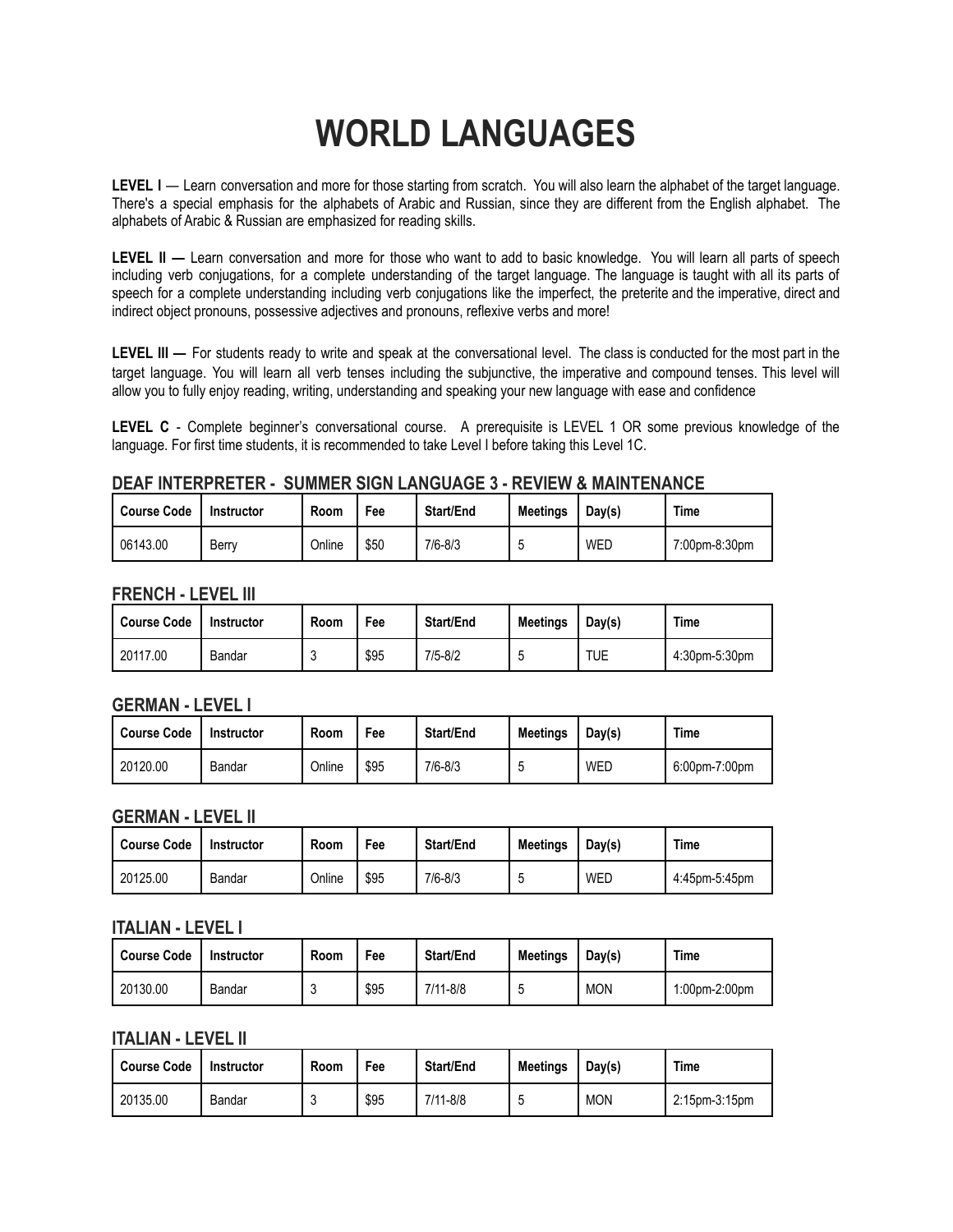#### **ITALIAN - LEVEL III**

| <b>Course Code</b> | Instructor | Room | Fee  | Start/End | <b>Meetings</b> | Day(s)     | Time          |
|--------------------|------------|------|------|-----------|-----------------|------------|---------------|
| 20136.00           | Bandar     |      | \$95 | 7/11-8/8  | v.              | <b>MON</b> | 4:30pm-5:30pm |

#### **ITALIAN - LEVEL C**

| <b>Course Code</b> | Instructor | Room | Fee  | <b>Start/End</b> | <b>Meetings</b> | Day(s)     | Time          |
|--------------------|------------|------|------|------------------|-----------------|------------|---------------|
| 20140.00           | Bandar     |      | \$95 | $7/11 - 8/8$     | v               | <b>MON</b> | 3:30pm-4:30pm |

#### **RUSSIAN - LEVEL I**

| Course Code | Instructor | Room   | Fee  | Start/End   | <b>Meetings</b> | Day(s) | <b>Time</b>   |
|-------------|------------|--------|------|-------------|-----------------|--------|---------------|
| 20160.00    | Bandar     | Online | \$95 | $7/6 - 8/3$ | v               | WED    | 7:15pm-8:15pm |

#### **RUSSIAN - LEVEL II**

| <b>Course Code</b> | Instructor | Room   | Fee  | <b>Start/End</b> | <b>Meetings</b> | Day(s) | Time                 |
|--------------------|------------|--------|------|------------------|-----------------|--------|----------------------|
| 20161.00           | Bandar     | Online | \$95 | $7/6 - 8/3$      | ັ               | WED    | $3:30$ pm-4: $30$ pm |

#### **SPANISH - LEVEL I**

A basic Spanish course for those starting from scratch. Students will learn the Spanish alphabet and numbers, and learn vocabulary pertaining to telling time, colors, transportation, basic greetings and salutations, shopping, and other words and phrases useful for basic conversation, including travel. Additionally, students will learn basic grammar including present tense verb conjugations, pronouns, gender, and agreement for everyday use.

| <b>Course Code</b> | <b>Instructor</b> | Room   | Fee  | Start/End | <b>Meetings</b> | Day(s)     | <b>Time</b>    |
|--------------------|-------------------|--------|------|-----------|-----------------|------------|----------------|
| 20165.00           | Henriquez         | Online | \$60 | 7/5-8/2   | 9               | TUE & THU  | 9:00am-10:00am |
| 20165.01           | Bandar            |        | \$95 | 7/7-8/4   | Ć               | <b>THU</b> | 4:30pm-5:30pm  |

#### **SPANISH - LEVEL II**

Learn conversation and more for those who want to add to their basic Spanish knowledge. Students will learn all parts of speech including verb conjugations (i.e, present, past, future, conditional, etc.), adjectives and pronouns, adverbs, possessive forms, reflexive verbs, and more! Students will also develop an understanding of sentence structure. Students will expand their vocabulary in over 25 topic areas including travel, work, and phone conversations.

| Course Code | <b>Instructor</b> | Room   | Fee  | Start/End   | <b>Meetings</b> | Dav(s)    | Time            |
|-------------|-------------------|--------|------|-------------|-----------------|-----------|-----------------|
| 20170.00    | Henriquez         | Online | \$60 | $7/5 - 8/2$ |                 | TUE & THU | 10:00am-11:00am |
| 20170.01    | Bandar            | 3      | \$95 | $7/7 - 8/4$ |                 | THU       | 3:15pm-4:15pm   |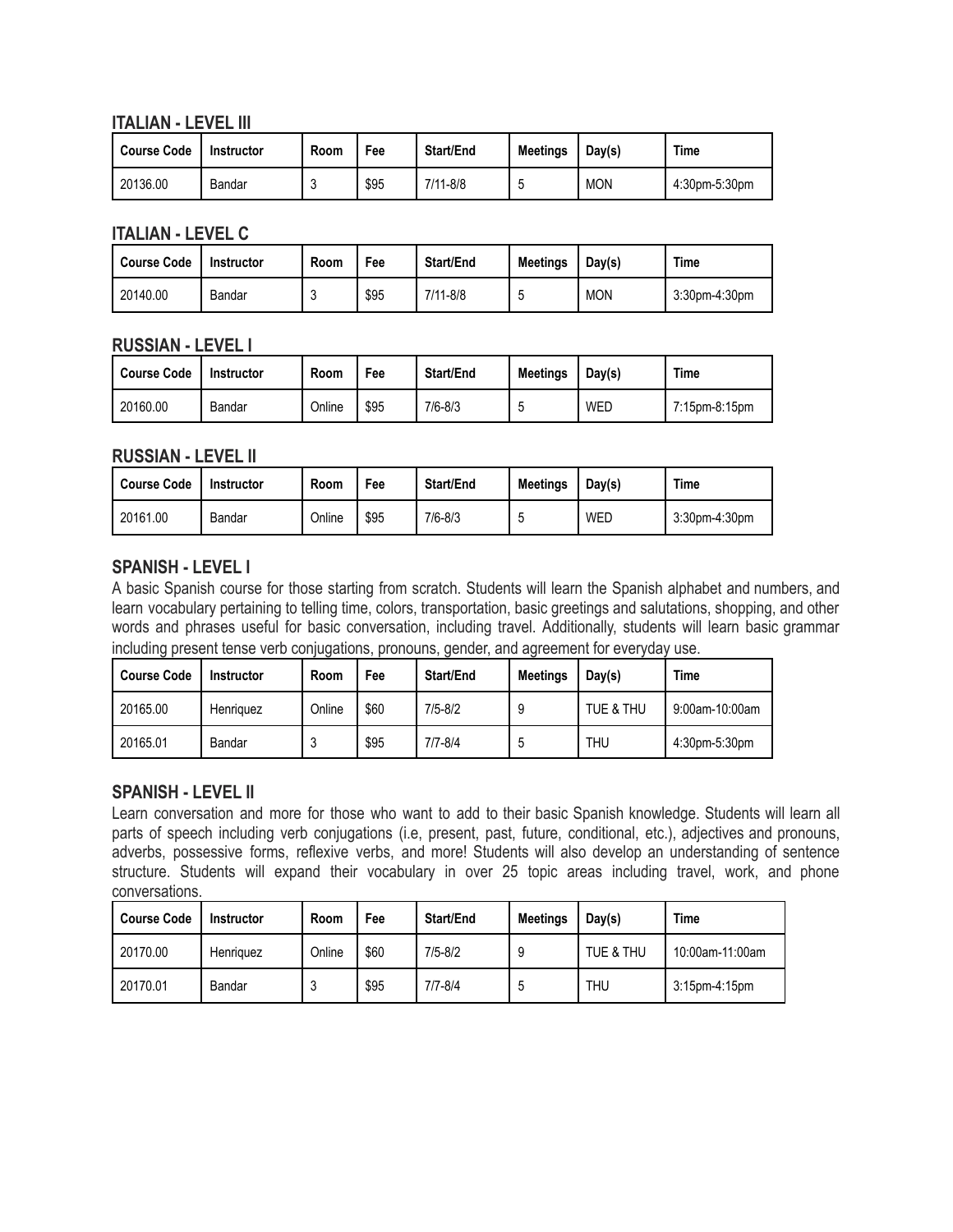#### **SPANISH - LEVEL III**

This course is for students ready to write and speak at a higher level. The class is conducted mainly in the target language. Students will learn all verb tenses: the subjunctive, the imperative, the conditional, and all compound tenses. Additionally, students will be exposed to all grammatical structures of the language. Vocabulary will include higher level expressions including idiomatic phrases and their use in context. Students completing this course will have a great command of the language, and will be able to read, understand and speak the language with ease and confidence.

| <b>Course Code</b> | <b>Instructor</b> | Room   | Fee  | Start/End    | <b>Meetings</b> | Day(s)               | Time             |
|--------------------|-------------------|--------|------|--------------|-----------------|----------------------|------------------|
| 20175.00           | Henriquez         | Online | \$53 | $7/11 - 8/3$ |                 | <b>MON &amp; WED</b> | 10:00am-11:00am  |
| 20175.01           | Bandar            | ີ      | \$95 | 7/5-8/2      | Ć               | TUE                  | $3:30$ pm-4:30pm |

#### **SPANISH - CONVERSATION**

This course focuses on conversation emphasizing pronunciation, fluency, and vocabulary. It also provides the knowledge, vocabulary and linguistic structures necessary for students to use Spanish immediately for communication, as well as an introduction to the Spanish language and culture. The course will include the necessary oral practice of dialogue, to help students gain the confidence to speak Spanish to others.

| <b>Course Code</b> | Instructor | Room   | Fee  | Start/End    | <b>Meetings</b> | Day(s)               | Time           |
|--------------------|------------|--------|------|--------------|-----------------|----------------------|----------------|
| 20181.00           | Henriquez  | Online | \$53 | $7/11 - 8/3$ |                 | <b>MON &amp; WED</b> | 9:00am-10:00am |

## **55+ CLASSES**

#### **WELCOME TO MEDICARE**

This course provides an overview of coverage & options for people who are within a few months of starting Medicare. Specifically, attendees will get: Detailed information on Medicare including eligibility, enrollment, costs, and benefits; Information on various options for supplementing Medicare such as Medicare Supplement Plans (Medigap) and Medicare Advantage Plans; Information on Medicare's prescription drug benefit and how to choose the optimal plan; Brief overview of how employer, retiree or other insurance works with Medicare, such as retiree plans, COBRA, or the VA.

| <b>Course Code</b> | <b>Instructor</b> | Room   | Fee    | Start/End | <b>Meetings</b> | Day(s) | Time          |
|--------------------|-------------------|--------|--------|-----------|-----------------|--------|---------------|
| 44110.00           | McIntosh          | Online | No Fee | 7/12      |                 | TUE    | 3:00pm-4:30pm |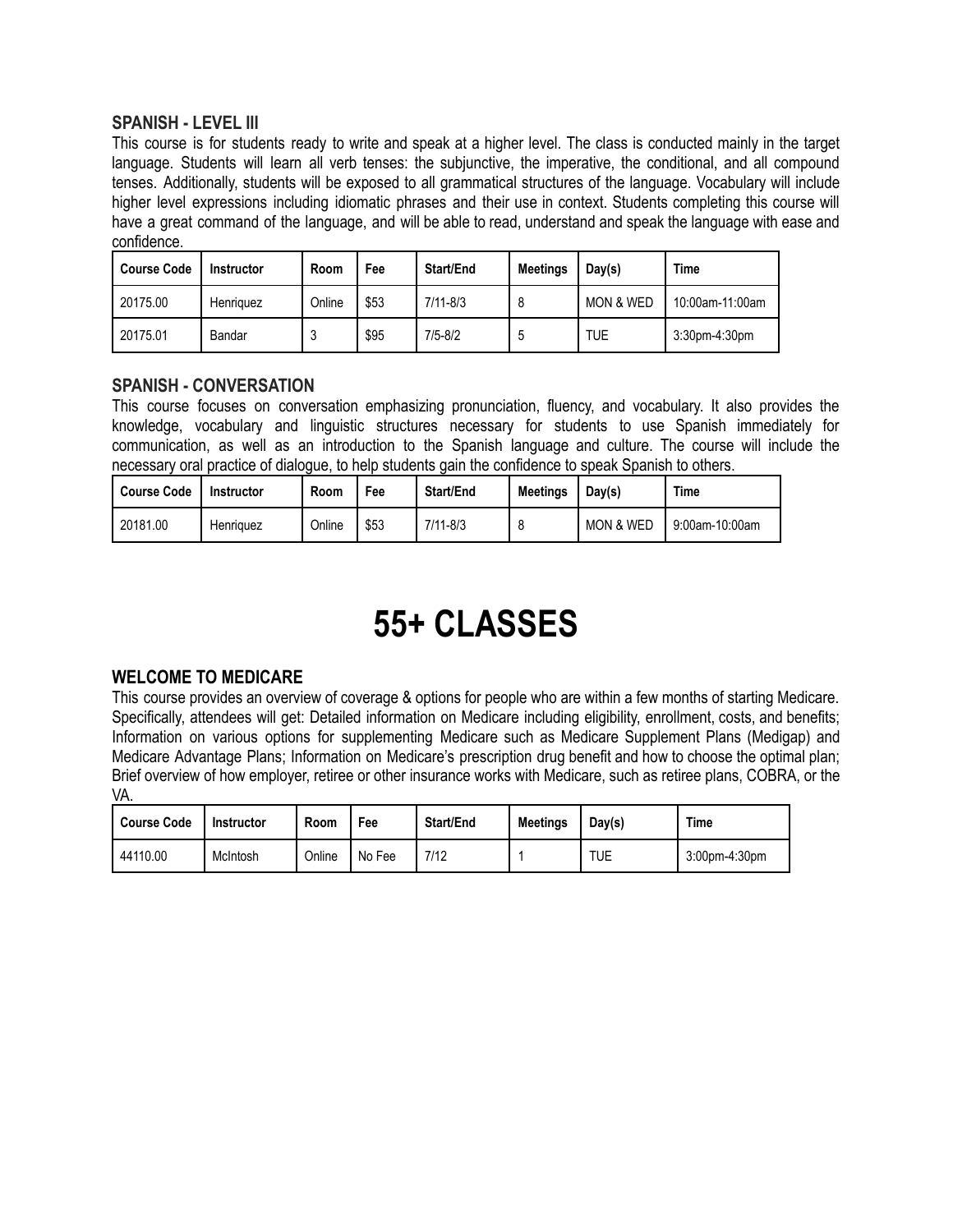## **JOB SKILLS TRAINING**

### **COMPUTER CLASSES**

#### **MICROSOFT EXCEL - TIPS & TRICKS**

This is an on-line course. It will not be held on campus.

Prerequisite: Microsoft Excel - Level 1 skills. To participate in this online course students must have access **to a computer that has MS Office 2016 or MS Office 2019/365 installed on it.**

Students who register for this class will receive an email from the instructor a few days before the class begins with information on how to access the course materials exercise files, and how to submit assignment exercises.

#### **Tables/PivotTables**

Learn the power of Tables to analyze data from large spreadsheets. Students will also learn the fundamentals of using PivotTables to summarize data from large spreadsheets so data can be analyzed. Students will learn how to create a pivot table using data from a variety of different data lists. By the end of the course students will be able to generate pivot tables to present data in a variety of ways for analysis.

#### **VLookup**

Are you tired of copying and pasting data from one workbook to another? Learn how to use the VLOOKUP function to efficiently match up data between databases into one comprehensive list. A variety of lists will be used in the learning process of this course. Be prepared to use your creative and critical thinking skills to reach a final outcome.

| <b>Course Code</b> | <b>Instructor</b> | Room   | Fee  | <b>Start/End</b> | <b>Meetings</b> | Day(s)     | <b>Time</b>     |
|--------------------|-------------------|--------|------|------------------|-----------------|------------|-----------------|
| 04510.00           | Miller. J         | Online | \$60 | 7/9-7/30         |                 | <b>SAT</b> | 10:00am-12:30pm |
| 04510.01           | Miller. J         | Online | \$60 | 7/19-7/28        | 4               | TUE & THU  | 6:00pm-8:30pm   |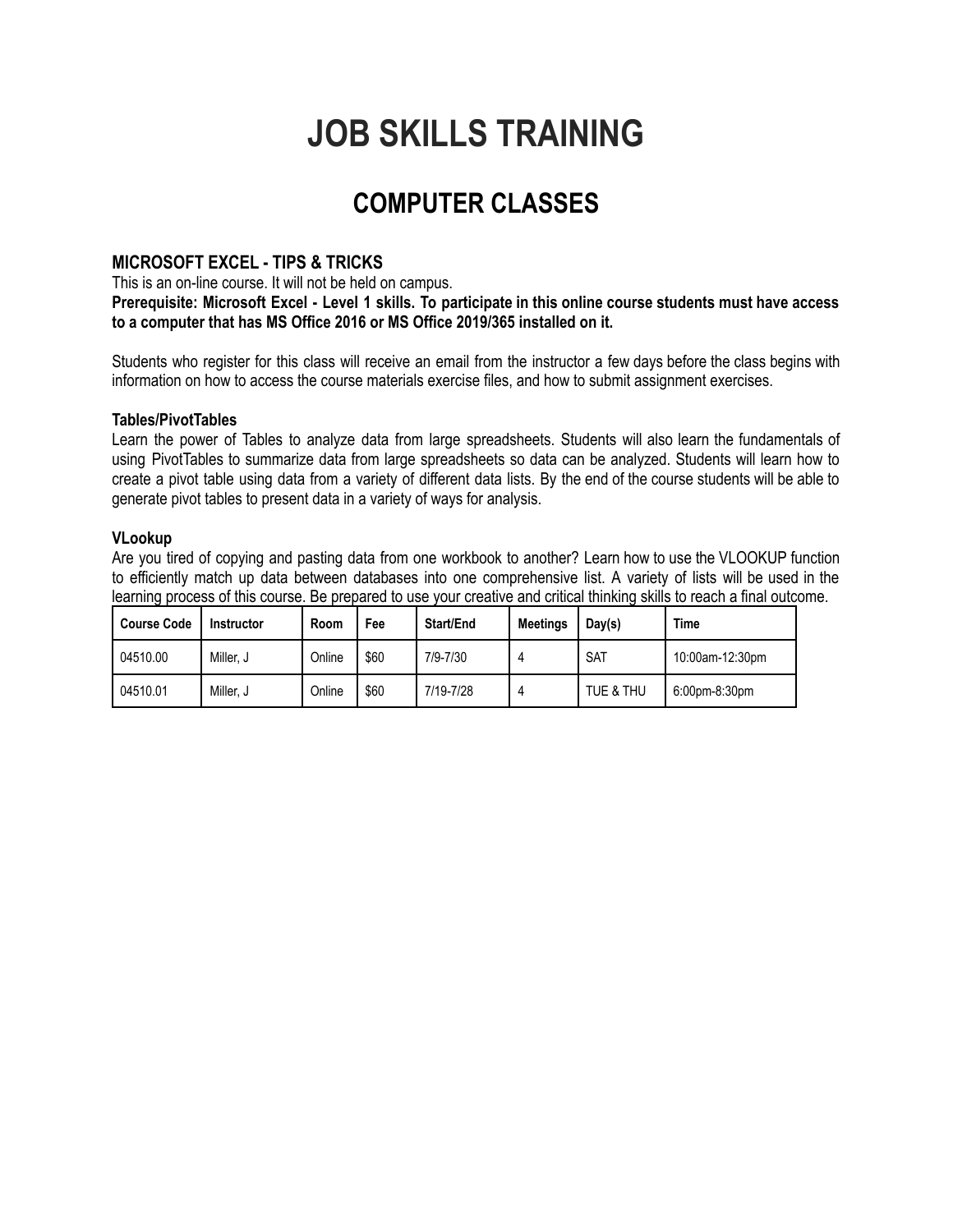### **MEDICAL**

**WCCAE offers a variety of courses for individuals interested in a career in Health Care.**

In addition to the courses listed below WCCAE now offers courses in partnership with CalRegional - Clinical **Medical Assistant and Phlebotomy. To learn more information about these classes, structure, costs, potential** support services, or to see if a course is right for you, contact Lillie Clausen at Iclausen2@wccusd.net or by **phone at 510.231.1453 ext. 28001 (office) or 510.619.8095 (Google Voice)**

#### **BASIC FIRST AID**

**Enrollment is limited to 12 students**. Members of this class will manage bleeding control, shock, learn to describe and react to burns, spinal injuries, severe allergic reactions, poisoning, diabetes and seizures, etc. Certification is awarded upon successfully passing skills and written exam. Must be able to read and understand English. \$3 extra for an EMSA (pediatric) sticker if needed or required for a card. Students who need recertification may come to class anytime between 1:30pm-2:30pm. Recertification fee is \$20. Must bring current certification card at time of registration and to class.

| Course Code | <b>Instructor</b> | Room   | Fee  | <b>Start/End</b> | <b>Meetings</b> | Day(s)     | <b>Time</b>   |
|-------------|-------------------|--------|------|------------------|-----------------|------------|---------------|
| 80110.00    | Berry             | Online | \$26 | 7/23             |                 | <b>SAT</b> | 1:30pm-4:30pm |

#### **CPR**

**Enrollment is limited to 12 students**. This CPR and AED training program is intended for individuals who desire or are required to be certified in CPR and in the use of an AED for adults, children, and infants. (Childcare workers).

This course meets the requirements established by state childcare licensing (EMSA), bus drivers (EMSA), clear credentials, healthcare and a wide variety of professional, state and federal agencies. Must be able to read and understand English. Certification through ASHI/MEDIC is awarded upon successfully passing skills and written exam. Recertification fee is \$20. Current certification cannot be expired more than two months. Must bring current certification card at time of registration and to class. \$3 per card for Pediatric payable to the instructor during class.

| Course Code | <b>Instructor</b> | Room   | Fee  | <b>Start/End</b> | <b>Meetings</b> | Day(s)     | <b>Time</b>   |
|-------------|-------------------|--------|------|------------------|-----------------|------------|---------------|
| 80105.00    | Berry             | Online | \$45 | 7/23             |                 | <b>SAT</b> | 8:00am-1:00pm |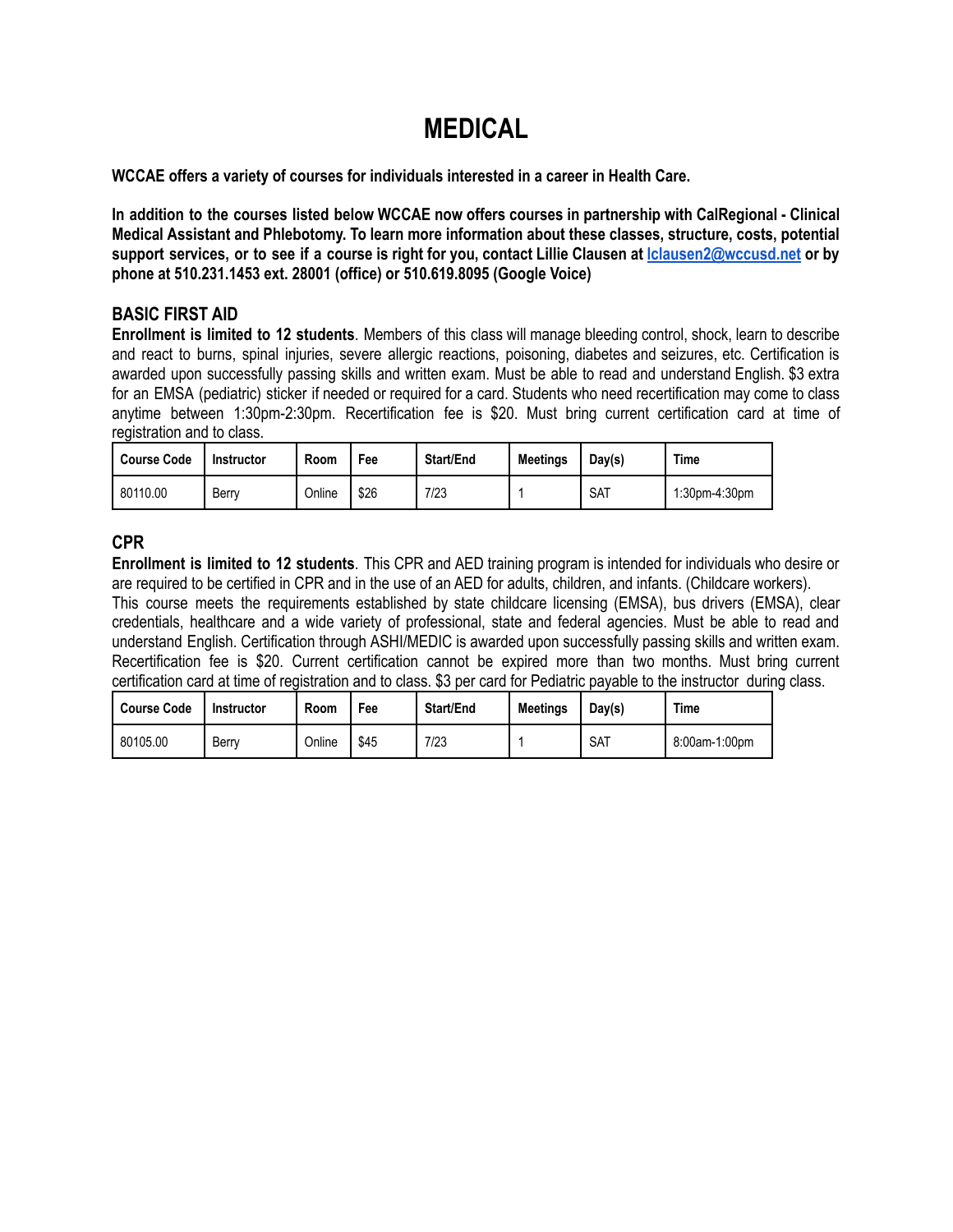### **TRADES**

#### **H.V.A.C. I & H.V.A.C. II (HEATING, VENTILATION & AIR CONDITIONING) PLUS EXTERNSHIP** This class will be offered at Richmond High School in the newly renovated HVAC Classroom.

This class is structured to give maximum training in the principal and theory of air conditioning and refrigeration systems. You will learn the techniques of soldering, brazing and other welding skills. The second part of this class will provide hands-on training in evacuations and charging of air conditioners. Students will also learn how to test, adjust, balance and troubleshoot a variety of heating and cooling systems such as split systems, heat pumps, boilers, chillers and ventilation equipment. We are an official Environmental Protection Agency (EPA) testing center for type I, type II, type III and universal certifications. This will be discussed in our first meeting.

Students who successfully complete this class may have an opportunity to interview for a 160 hour, paid trial work experience opportunity with local contractors seeking HVAC workers eligible to work in the US. Class size is limited.

| <b>Course Code</b> | Instructor | Site/Room      | Fee   | <b>Start/End</b> | <b>Meetings</b> | Day(s)     | <b>Time</b>    |
|--------------------|------------|----------------|-------|------------------|-----------------|------------|----------------|
| 06271.01           | Bartoni    | <b>RHS/509</b> | \$221 | $5/7 - 7/23*$    | 10              | <b>SAT</b> | 9:00am-12:30pm |

*\*No Class: 5/28, 7/2*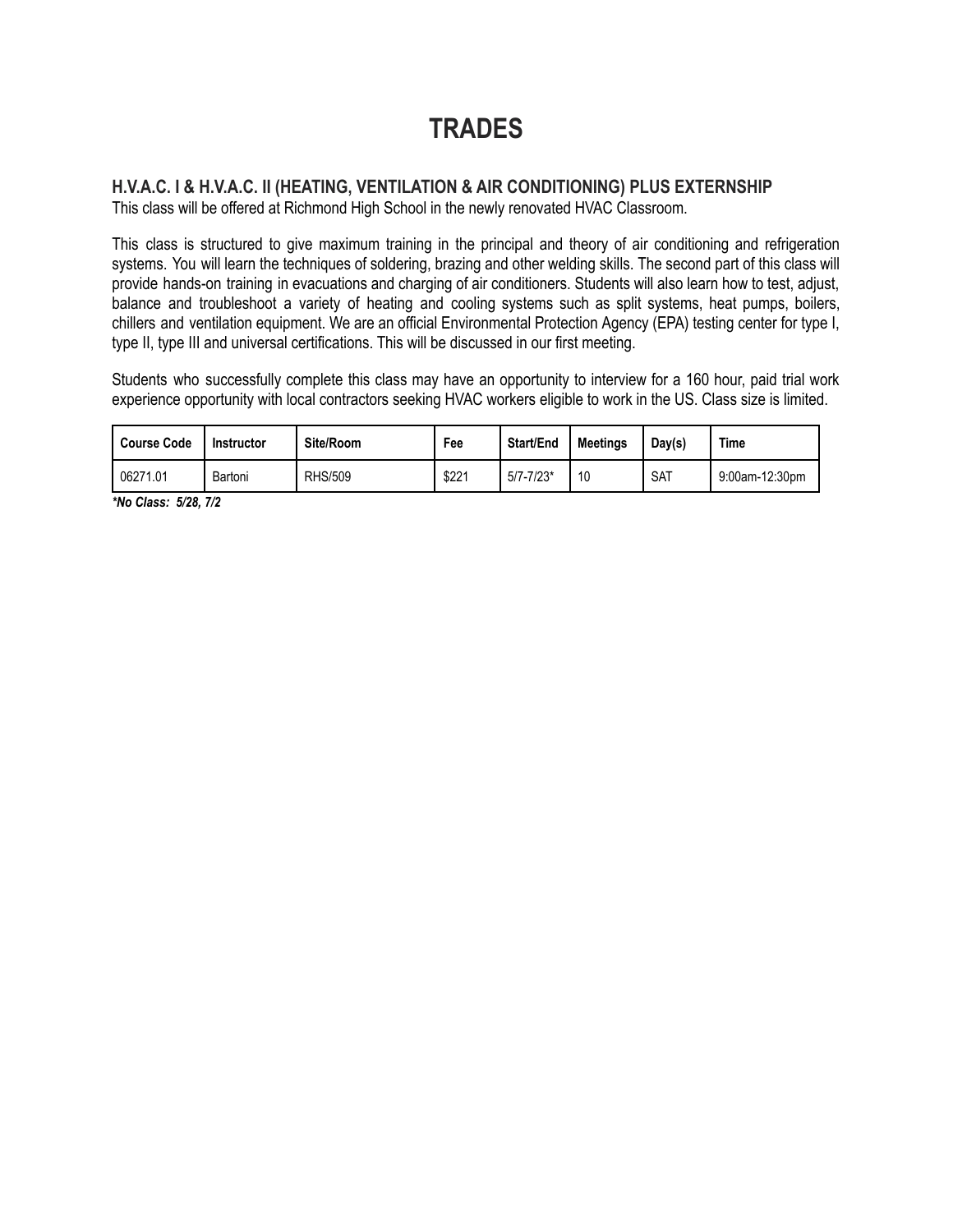## **ADULT SECONDARY EDUCATION: HIGH SCHOOL DIPLOMA AND GED CLASSES**

Summer High School Diploma classes are only available to continuing students.

Students who are NEW to our High School Diploma Program or our GED Program should register with the office for an Orientation in the Fall. Orientations will start in August. We look forward to meeting you and getting you started in classes soon. Please call 510-231-1453 extension 0 to register for your Orientation.

| Course#    | <b>Start Date   End Date</b> |                  | <b>Location</b> | <b>Instructor</b> | <b>Class</b>      | Days of<br><b>Week</b> | <b>Start Time End Time</b> |           |
|------------|------------------------------|------------------|-----------------|-------------------|-------------------|------------------------|----------------------------|-----------|
| 02703.01Su | July $51$                    | July 29   Online |                 | <b>Staff</b>      | HS Diploma        | IM.W                   | $9:00$ AM                  | 12:00 PM  |
| 02703.02Su | July $51$                    | July 29 Online   |                 | IStaff            | <b>HS Diploma</b> | T. Th                  | 6:00 PM                    | $9:00$ PM |

## **High School Diploma**

## **ENGLISH LANGUAGE CLASSES (ESL)**

Summer ESL classes are only available to continuing students.

| lCourse #  | <b>Start Date</b> | <b>End Date</b>   | Location | IInstructor | <b>ESL Class</b> | Days of<br><b>Week</b> | <b>Start Time</b> | <b>End Time</b> |
|------------|-------------------|-------------------|----------|-------------|------------------|------------------------|-------------------|-----------------|
|            |                   |                   |          |             |                  |                        |                   |                 |
| 03320.00Su | July 5            | August 4   Online |          | Ryan        | Citizenship      | T, Th                  | 9:00am            | 11:00am         |
| 03320.01Su | July 5            | August 4 Online   |          | Pursley     | Citizenship      | M, W                   | 6:30pm            | 8:00pm          |
| 03324.00Su | July 5            | August 4   Online |          | Dacumos     | Advanced         | Т                      | 9:00am            | 11:00am         |
|            |                   |                   |          |             |                  |                        |                   |                 |
| 03313.00Su | July 5            | August 4 Online   |          | Staff       | Beginning        | T, Th                  | 9:00am            | 11:00am         |
| 03318.00Su | July 5            | August 4   Online |          | Staff       | Intermediate     | T, Th                  | 9:00am            | 11:00am         |
|            |                   |                   |          |             |                  |                        |                   |                 |
| 03313.01Su | July 5            | August 4 Online   |          | Staff       | Beginning        | T, Th                  | 6:30pm            | 8:30pm          |
| 03318.01Su | July 5            | August 4   Online |          | Staff       | Intermediate     | T. Th                  | 6:30pm            | 8:30pm          |